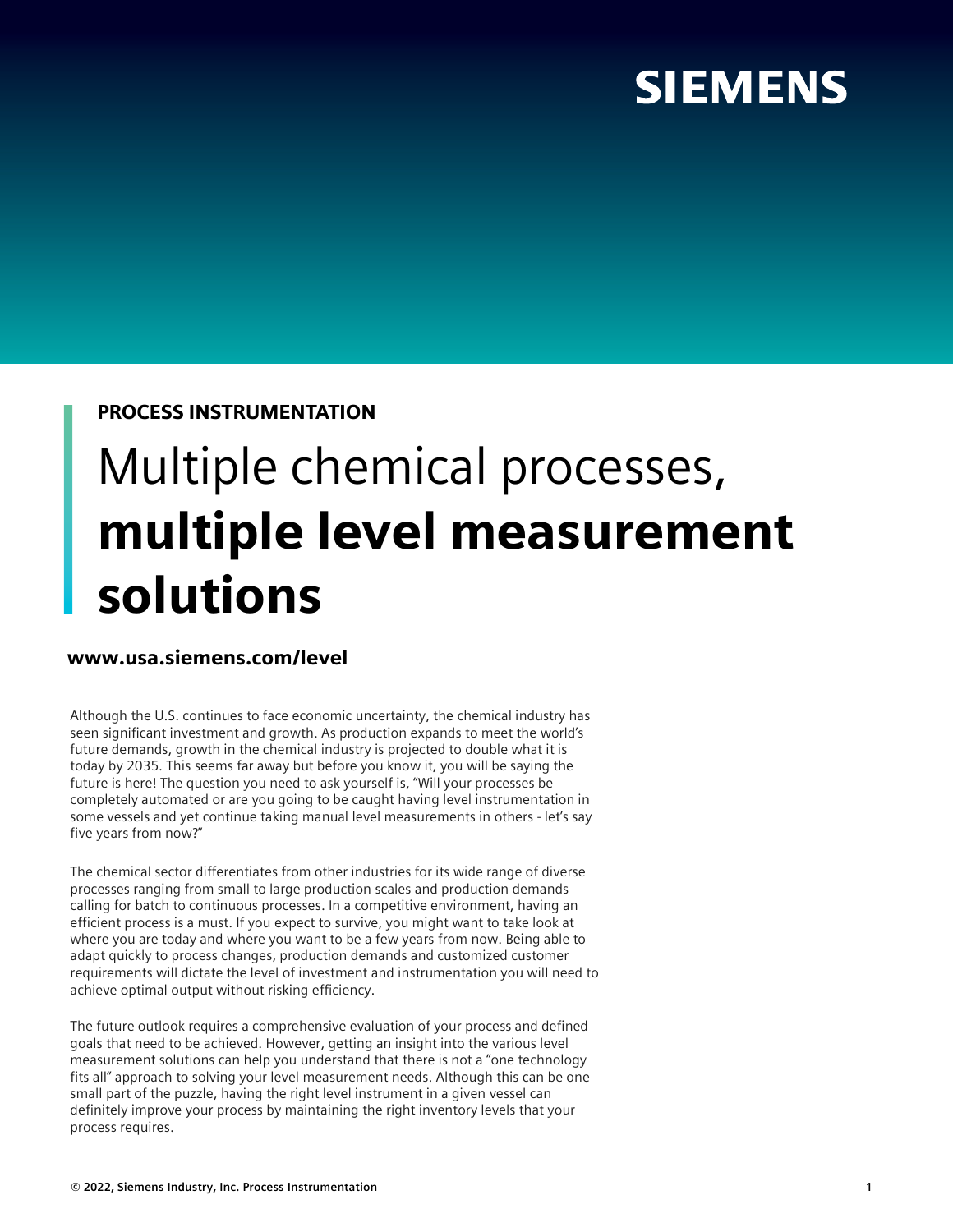With the right level instruments in place, you can be rest assured that your personnel is not exposed to harsh environments or weather conditions that hinder proper manual level measurements. Furthermore, process instruments can add peace of mind by mitigating unwanted, messy and costly spills.

The scope of this article will review the popular level technologies used to control and/or manage the correct level of your liquid and solid ingredients used in process vessels or silos containing dry bulk solids materials. The intent is not to compare level technologies, but instead to point out some application conditions that make certain level instruments more favorable to use than others. The approach detailed below will be based on general characteristics of the product or media being monitored such as process temperature, pressure, steam, dust, vessel type, desired outcome (e.g. continuous or point level measurement or both when sound engineering practices are implemented), etc.

With that said, let me start with a couple of level technologies that have been used extensively in the industry: ultrasonic and radar based level instruments. Of these two instruments, radar continues to gain popularity because it can tolerate higher temperatures and pressures than ultrasonic level instruments, and it can also operate in a vacuum. However, ultrasonic level instruments, for the most part, are more economical than radar transmitters and are more reliable in applications where vapors from solvents are not present. Ultrasonic controllers offer built-in functions for alarms and pump control. Some advanced controllers are perfect to monitor industrial waste water and are used to manage the water discharge to the public utility collection system.

With respect to radar transmitters, some are well-suited for turbulent conditions, hot temperature, and high pressure environments. Some are best for storage and process vessels and tank farms. The latter types offer a variety of antennas that can fit into many process connections. These radar transmitters operate in the 25 GHz range (K-Band) and this frequency allows them to have a signal that is well focused. The smaller the signal beam angle, the less signal degradation from tank walls, narrow and tall process connections, and/or standpipes. These transmitters are commonly used in liquids and slurry applications such as resins, pigments, paints, coatings acids and solvents. They can be applied across a wide range of process connections and flange sizes. The vast majority utilizes a horn antenna design. The encapsulated antenna designs are also available for applications where corrosive or aggressive media is present. The lens at the end of the antenna essentially seals the process connection and this lens is the only wetted part exposed to the media. With a high degree of chemical compatibility, this is truly an attractive economical solution to alternative, expensive metal alloy horn antenna designs. A key requirement when using any radar transmitter is the minimum relative dielectric for the media being measured. Today, most radar transmitters can detect media with a 1.6 or greater relative dielectric. This

minimum requirement covers a wide spectrum of conductive and non-conductive media.

Radar transmitters operating around 6 GHz frequency (C-Band) have a larger wavelength and are better suited for turbulent level applications. Because of the lower frequency, the horn antenna designs are larger and require wider openings for installation than the ones operating in the K-Band. There are TEFLON and Polypropylene rod antenna designs available that can be installed in small process connections. These options offer great chemical compatibility. However, be cautious when using rod antennas as most of them approach 20 inches in length and in short vessels this can present a span problem because product should not come in contact with the antenna. Rod style antennas have a signal with a broad beam angle and close attention is required when choosing an installation port. These transmitters are suitable in applications with vapors, solvents, temperature gradients, vacuum or pressure, and are suitable for the same media types mentioned above.

There are radar transmitters designed for bulk dry solids level applications. Level measurements of solids tend to be in dusty environments and are frequently long range. There are designs that operate around 25 GHz and 78 GHz (K-Band and W-Band). Both types can handle dusty conditions very well and some have range capabilities exceeding 300 feet. The higher frequency ones (W-Band) have a very narrow beam angle and are excellent for materials that exhibit a steep angle of repose like fertilizers or sand-like materials. These transmitters are successfully used in plastic pellet level applications and especially in very tall metal silos. Metal silos can be acoustically intense depending on the mechanism utilized to fill them. This acoustical noise can interfere with the signal of ultrasonic technology-based level instruments. However, ultrasonic technology level transmitters have been used with great success in short to mid-range level applications where noise level is moderate, and the environment is not dusty as it is in the case with bulk powders.

The above radar instruments are non-contacting instruments and because they don't come in contact with the media being monitored, they are preferred over contacting technologies. Guided Wave Radar (GWR) is a contacting technology. As long as there is not issue with the level device touching the liquid or solid, GWR technology is a great solution for applications with extreme temperatures, steam and very high pressures. GWR is the best choice for interface and level measurement of oil and water, ammonia; drum level feed water applications and steam boilers. These instruments offer great process connection flexibility from ¾ inches (NPT) to large flanges. The rod style probe designs are well-suited for small tanks while flexible cables are better for vessels exceeding 15 feet. If GWR is being used for solid level applications, it is best to switch to non-contacting technology beyond 50 feet. The pull forces exerted by the cable, due to material dragging on it, can cause severe damage to the silo's roof if it is not designed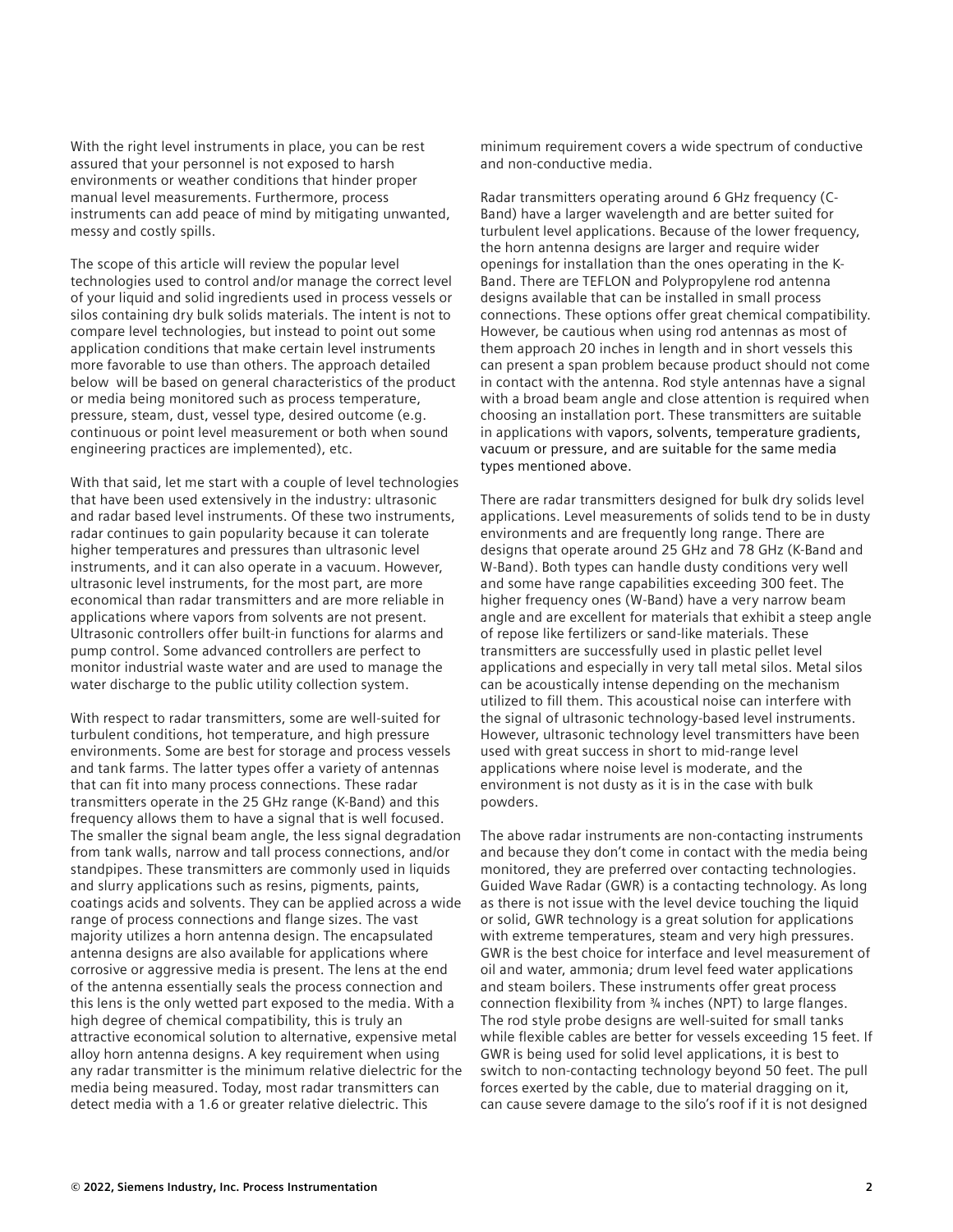to withstand the effect of the material weight. Although new designs can handle build up on the rod or cable, it is best to avoid applications where material buildup can be a source for high maintenance.

Continuous capacitance level sensors are also a contacting technology. They find applicability with liquids and solids level applications in the chemical industry as well, especially if you are looking for low cost solutions for small tanks and intermediate bulk containers or totes. Powders, granule additives, lubricants and even emulsions can be monitored reliably using continuous capacitance. There are options that can handle extreme pressures too. When dealing with media with low dielectric or non-conductive media, electrically grounding the vessel is a must to prevent erroneous level measurements.

Pressure transmitters are also popular for level measurements. This too is a contacting technology and pressure technology comes with an extensive variety of cell fills and remote seals options for measuring viscous, corrosive or fibrous media as well as media at extreme temperatures. With radar, we need to know the relative dielectric of a material to make sure a good signal is reflected. Additionally, for solids level applications, the bulk density of the bulk solid plays a role in the quality of the returned signal. With pressure, being that it is in contact with the media being measured, chemical compatibility and the specific gravity are factors that need to be considered when choosing this technology. A changing specific gravity would yield inconsistent level measurements

For less complex level applications, there are ultrasonic transmitters and controllers for continuous level monitoring at your disposal. By less complex applications, I mean applications where temperature gradients, extreme pressure or temperature extremes (excess of 200°F) are not the norm. There are many short to medium-sized vessels that contain solutions (media) and even acids that can be monitored using ultrasonic transmitters. Most transmitters fit into a two inch process connection and, similarly to radar transmitters, are also used in liquids and slurries and they provide an output proportional to the level in the vessel. Controllers, on the other hand, have additional capabilities for pump control, low and high level alarms, and discrete inputs. Some controllers have dual-point capabilities; meaning that they can monitor two separate vessels. Dual-point capability devices can be used for liquid, slurries and solids in short to moderate range applications. These devices are the best option to use for open channel flow (discharged water) monitoring, particularly if you have a water treatment process in your chemical plant.

The measurement range of the ultrasonic level controller is dependent on the transducer used. Transducers offer great chemical compatibility due to their TEFZEL or KYNAR material of construction. There are also some designs that are hermetically sealed, which gives the transducers excellent chemical ingress protection. Key applications include sump reservoirs, liquid storage of chemicals where solvents or

vapors are not present, water, resins, o vapors, dry bulk solids storage, and, as mentioned above, plastic pellets.

So far, the various level instruments discussed are for continuous level measurement using a non-contacting or a contacting method. There are a number of point level devices that can be used detect a specific level of material in a vessel. In other words, is the vessel empty, full or somewhere in between? A good engineering practice is to use alternative technologies to avoid running out raw materials and avoid costly and messy spills.

Point level detection comes in many flavors. Some popular types include capacitance, vibrating forks and paddle switches. The type used will depend on the characteristics of the material being detected, space restrictions, process connections availability, media abrasiveness, material bulk density and output function requirements.

There are capacitance switches that come with small insertion probe lengths. This switch type is perfect for constricted spaces and pipes, and it can be used to detect liquids, slurries solids, and foam in vessels. The wetted part is non-metallic and the probe coatings make them compatible with many chemicals. Some models are completely potted, making them resistant to vibration and agitated applications. Some capacitance switches offer longer rigid or cable extensions to reach down to a desired point of interest. With continuous capacitance, a reference electrode (e.g. a conductive metal tank wall) is required for a stable output. Capacitance level switches (or point level switches) operate independently of the tank wall or pipe, so they do not require an external reference electrode for level detection in a non-conductive vessel such as concrete or plastic.

Vibrating level switches can also be used in liquid and slurry applications for high or low detection scenarios. There are options that are well-suited for confined spaces since their insertion length is less than two inches. They can be used to measure products with a minimum density of  $>0.5$  g/cm<sup>3</sup>. They also perform well in difficult conditions including turbulence, air bubbles, foam generation, buildup and/or strong external vibration.

Finally, there are vibrating (tuning fork) and paddle level switches for high and low demand levels of bulk solids in bins silos and hoppers. The bulk density will dictate which type is best suited for the application. Due to size of the blade on the paddle switches, they are well-suited for very low bulk density media.

The requirements placed on level measurement in the chemical industry are extensive. It ranges from protection against overfilling to measuring in hazardous areas to complex processes, regardless of the type of tank. The media that needs to be measured may have extremely variable characteristics such as steam, dust, foam and high temperatures, not to mention pressures, turbulence, build-up,